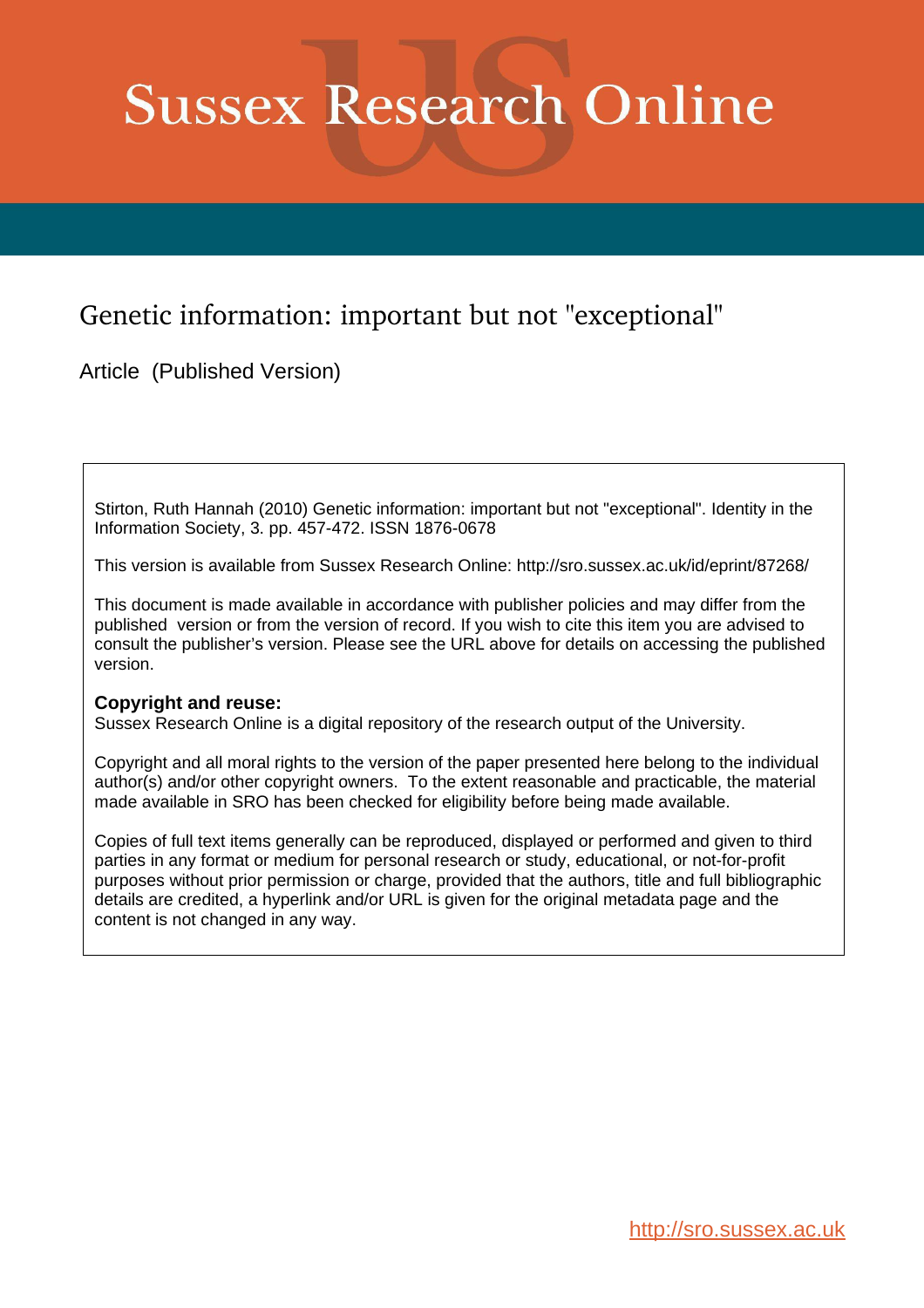## Genetic information: Important but not "exceptional"

Ruth Hannah Wilkinson

Received: 1 March 2010 / Accepted: 16 July 2010 / Published online: 31 July 2010  $\circ$  The Author(s) 2010. This article is published with open access at Springerlink.com

Abstract Much legislation dealing with the uses of genetic information could be criticised for exceptionalising genetic information over other types of information personal to the individual. This paper contends that genetic exceptionalism clouds the issues, and precludes any real debate about the appropriate uses of genetic information. An alternative to "genetically exceptionalist" legislation is to "legislate for fairness". This paper explores the "legislating for fairness" approach, and concludes that it demonstrates a fundamental misunderstanding of both how legislation is drafted, and how it is interpreted. The uncomfortable conclusion is this: policy-makers and legislators must tackle head-on the difficult policy questions concerning what should and should not be done with genetic information. Only by confronting this crucial issue will they achieve a workable legislative solution to the problems caused by genetic information.

Keywords Genetic information . Genetic exceptionalism . Insurance . Legislation . Law. Ethics

#### Introduction

Deciding on the appropriate uses of predictive genetic information is proving to be a significant challenge for those responsible for legislating in this area. There is little disagreement about the value of knowing about genetic predispositions for the purposes of medicine and healthcare—for example, knowing that you have the BRCA gene, indicating a predisposition to breast cancer, means that you can benefit from risk-reducing surgery and closer monitoring of your health. However, there is much less agreement about whether an insurance company should have access to

R. H. Wilkinson  $(\boxtimes)$ 

Sussex Law School, School of Law, Politics and Sociology, University of Sussex, Friston Building, Falmer, East Sussex BN1 9SP, UK

e-mail: ruth.wilkinson@sussex.ac.uk

URL: http://www.sussex.ac.uk/law/profile243525.html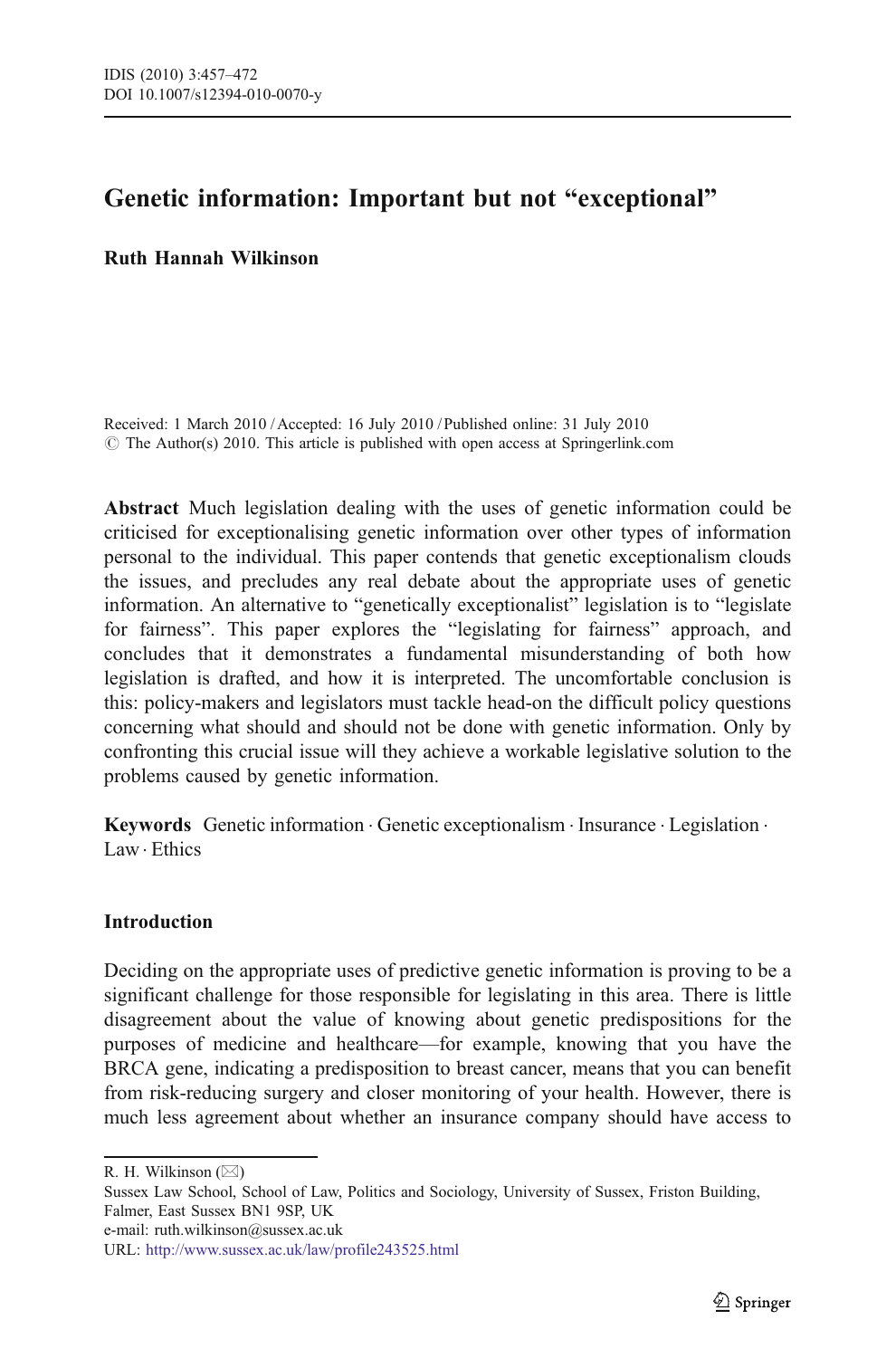that information. Ashcroft ([2007\)](#page-15-0) and Holm [\(2007](#page-16-0)) outline the difficult issues which arise. On one hand, insurers argue that knowing this type of information means that premiums can be set more accurately than would be possible if that information was not available (Smith and Raithatha [2006](#page-16-0)). It is also conceivable that insurers would "reward" risk-reducing behaviour by a decrease in premiums (Davey [2000](#page-15-0)). Having access to this information allows the insurance industry to remain flexible, and to ensure that insurers are not caught out by large claims which have not been paid for through the premiums. If insurers are caught out too many times, they argue that the industry will collapse (Meyer [1993](#page-16-0)).

On the other side is the argument that this treatment is unfair to those with genetic risks. It is unfair to deny them access to something as important as life insurance on the basis of a genetic predisposition, over which they have no control (Moultrie and Thomas [1997\)](#page-16-0). As well as this being bad for the individual who may have no financial protection, this could also have a significant impact on their family members whose risks are also affected by this information. It is one thing to increase insurance premiums because of the results of the applicant's genetic test. It is another thing entirely to increase the applicant's premiums on the basis of the results of their family's genetic tests. There is an assumption that familial genetic test results are relevant to the individual applicant, however, it is not clear that this will always be the case. Further, even if we can show that they are relevant, it does not necessarily follow that it is appropriate to use them as the basis of an insurance decision.<sup>1</sup> Furthermore, even if it was considered to be appropriate to use predictive genetic test information, there is huge variation in the implications of having a genetic predisposition. In some cases, the gene is of such high penetrance, that having the predisposition is tantamount to a certainty. It is almost guaranteed that the condition will eventuate. The majority of genetic predispositions do not attract this degree of certainty, and only show that an individual has a slightly elevated risk of suffering from the condition in question (Macdonald [2004\)](#page-16-0). It is far from clear that there is a good understanding of what this risk means, and therefore, far from clear that this type of risk should be considered in insurance decisions. On a more general level, this sets a precedent for stratifying society on the basis of genetic make-up. We have seen from history how negative it was to divide society on grounds of race, and it is difficult to see how it is justifiable to do something similar with genetic make-up. Given these polar opposite views, it should be apparent why legislators and policymakers are finding it challenging to decide how our predictive genetic information should be used.

The difficulties associated with these decisions are brought into sharp relief by insurance. The problem in the insurance context is that the arguments are very finely balanced. If we accept that the actuarial process is the most appropriate basis for insurance then it is difficult to argue that insurers should ignore relevant information such as predictive genetic test results. But, the actuarial process could lead to significant numbers of people being refused life insurance cover directly, or

<sup>&</sup>lt;sup>1</sup> It might be argued that race or ethnicity is relevant to the decision whether to offer life insurance, and that therefore insurers should be able to make decisions on the basis of race. However, in the UK for example, this is prohibited by the Race Relations Act 1976. A state may decide that relevant characteristics cannot be used in insurance decisions.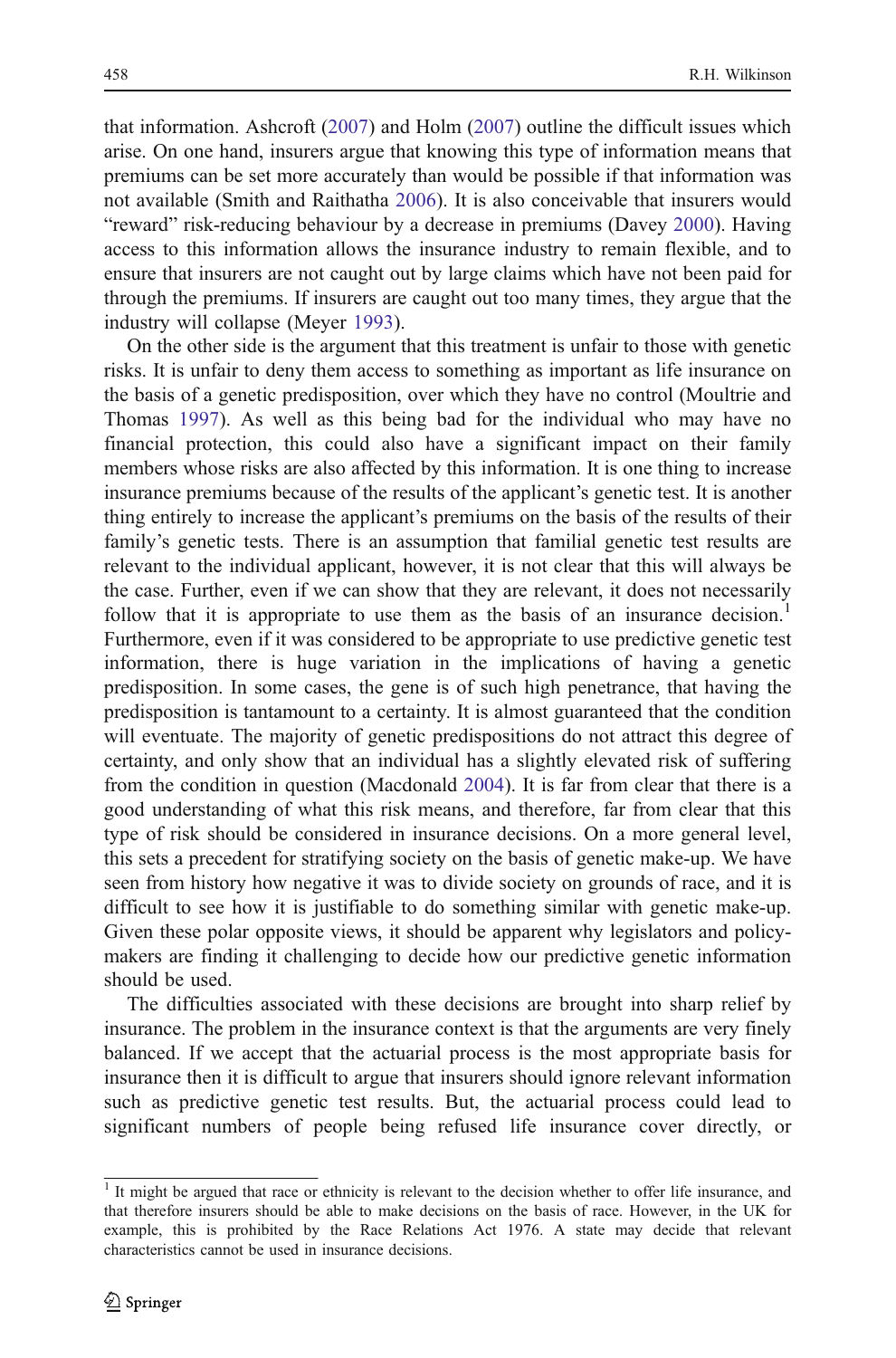indirectly as a result of very high premiums. Inability to access insurance can be associated with other forms of significant financial exclusion, particularly difficulties with obtaining a mortgage or repaying a mortgage once obtained. Further, individuals and families might be forced to rely on savings in the absence of insurance, which leaves them vulnerable to financial crisis (Mitton [2008](#page-16-0)). We can also argue that it is unfair for reasons to do with social justice to exclude people from life insurance cover on the basis of something, such as genetic make-up, over which they have no control.

A number of states have attempted to offer a solution to this issue. In the UK, the insurance industry and the government have agreed a temporary voluntary moratorium on the use of predictive genetic test results for insurance purposes. The moratorium is renewed every 3–5 years, and is due to expire in 2014. In Belgium, there is legislation which prohibits the use of genetic information for insurance purposes. Similar prohibitions of the use of genetic information for insurance purposes were included in the Irish Disability Discrimination Act 2005. Recently, the Genetic Information Nondiscrimination Act 2008 came into force in the US. This Act prohibits the use of genetic information in employment and health insurance decisions. All the Acts take a similar approach. At the core is a definition of genetic information which the prohibitions are constructed around. If the information in question meets the standard laid down in the definition then it will be prohibited to use it in particular ways. Violating the law leads to some remedy being awarded to the sufferer.

There is no doubt that it was difficult for the relevant policy-makers and legislators to choose the most appropriate way to deal with the problems caused by the use of genetic information. It is a controversial issue, about which are there are many differing views. However, the wisdom of all of these approaches can be criticised on the basis that they exceptionalise genetic information. This is potentially very damaging to society in that it may legitimise the stratification of society along genetic lines. There is a real question about why this genetically exceptionalist legislative approach has been chosen. In this paper, I explore what genetic exceptionalism is. I then go on to look at the approaches chosen in the UK and the US, and discuss the problems arising from the genetic exceptionalist stance. Finally, I argue that, notwithstanding the problems caused by genetic exceptionalism, the alternative suggestion of "legislating for fairness" is unworkable and incoherent. For this reason, legislators must tackle head-on the question of how our predictive genetic information should be used.

#### What is genetic exceptionalism?

"Genetic exceptionalism" is the notion that there is something special about genetics which makes it legitimate to treat genetic information differently to other types of information for the purposes of regulation. Invariably, differently means better. Whatever it is that makes genetic information special, can justify a much higher level of legislative or political protection than would be available for non-genetic information. The question then, is what is special about genetic information?

There are a number of different approaches taken to this question, and predictably, there is little agreement between the analysts. Sarata  $(2008 \text{ p } 1)$  $(2008 \text{ p } 1)$  $(2008 \text{ p } 1)$  argues that genetic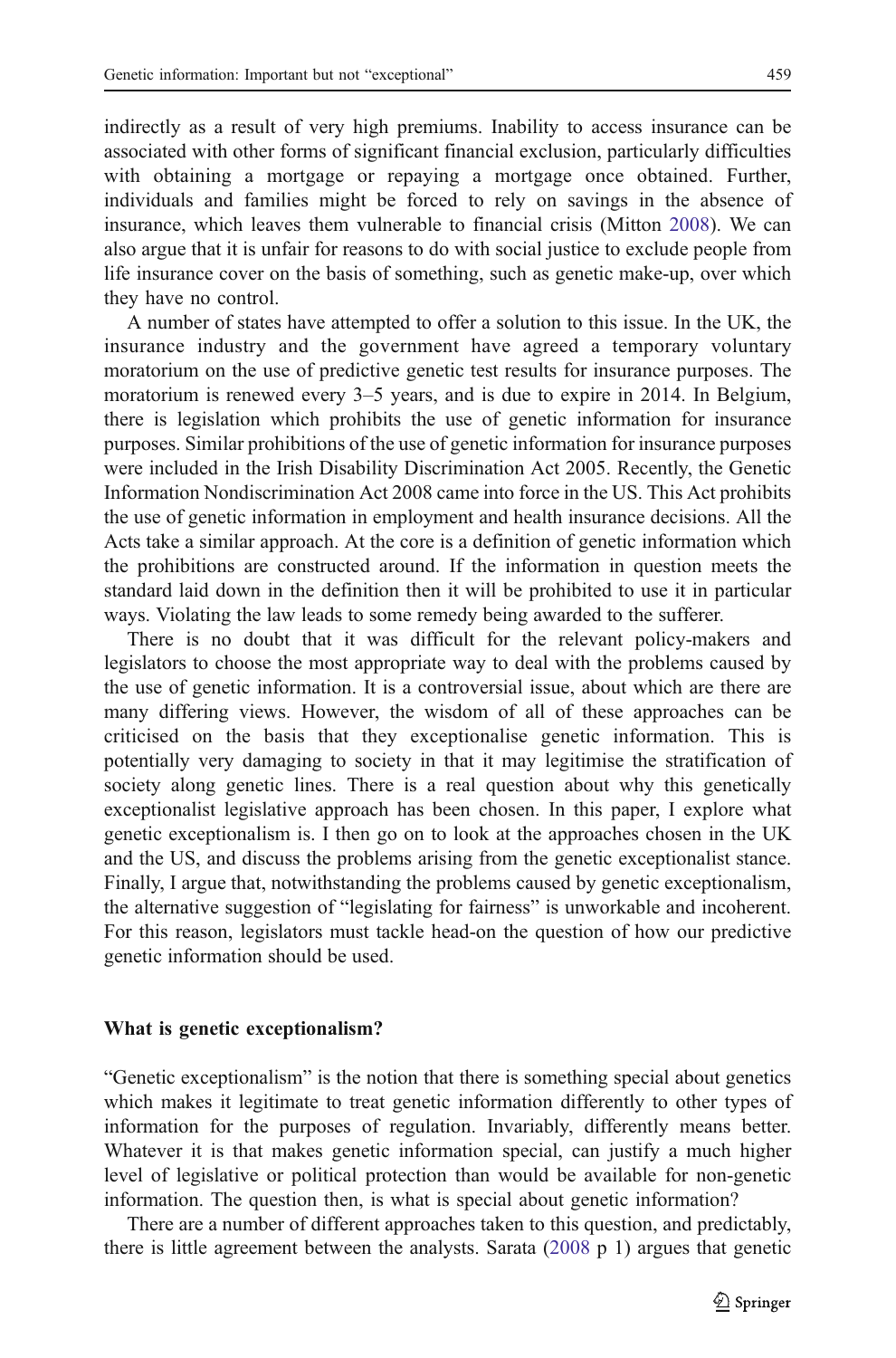information has a number of characteristics which make it different from other types of medical information:

it can be predictive of future disease; it is a unique identifier; it can reveal information about family members; it is vertically transmitted (passed from parent to child); it can impact communities; it can be used to discriminate and stigmatize; and it can cause serious psychological harm. In addition, although not specific to genetic information, the following characteristics also describe genetic information: it can be obtained from small samples (possibly without consent); it may be used for purposes other than those for which it was collected; it is of interest to third parties (such as employers and insurers); it may be important for determining susceptibility to disease and effectiveness of treatment; and it can be recovered from stored specimens after many years.

She argues that it is the combination of these characteristics that make genetic information different to other information, and more importantly, more special than other types of information. Taken individually, some of these characteristics are apparent in various other types of information relevant to each of us. For example, my name, date and time of birth could amount to a 'unique identifier' of me. Knowledge of an HIV + status, or infertility may cause me to suffer 'serious psychological harm'. Whilst it would be facetious to dismiss each of the characteristics in this way, it could be done. Her argument is then, that the total specialness of genetic information is greater than the sum of its individual characteristics. There is something extra about genetic information which makes it more special than other information. Green and Botkin [\(2003](#page-16-0)), who ultimately conclude that there is nothing special about genetic information, take a similar approach to Sarata [\(2008\)](#page-16-0). They consider four characteristics of genetic information which are said to distinguish it from other types of medical information. They discuss claims that genetic information is special because it can predict the future, it provides information about family members as well as the individual being tested, it has been used to discriminate against and to stigmatise people and finally that serious psychological harm might be caused to individuals and families through knowledge from genetic information. Each of these claims for the specialness of genetic information is dismissed on the grounds that they do not only apply to genetic information. If we are to find that genetic information is special on the basis of these characteristics, then we must also find that other information with the same characteristics is as special as genetic information. Green and Botkin's ([2003\)](#page-16-0) argument is that the total specialness is equal to the sum of the individual characteristics, and since those do not indicate that there is anything special about genetic information, the combination will not either.

If its characteristics are not sufficient to show that there is something special about genetic information, then there must be some other explanation for genetic exceptionalism. Green and Botkin [\(2003](#page-16-0) p 572) highlight a possible argument: 'Right or wrong, genetic information is believed to reveal who we "really" are'. They do not tackle this argument, simply accepting that this view might be held. However, this argument might unlock why there is such strong feeling about the importance of genetic information, and why authors such as Sarata ([2008\)](#page-16-0) feel able to argue that genetic information is special despite there being nothing in the characteristics of genetic information to support that claim.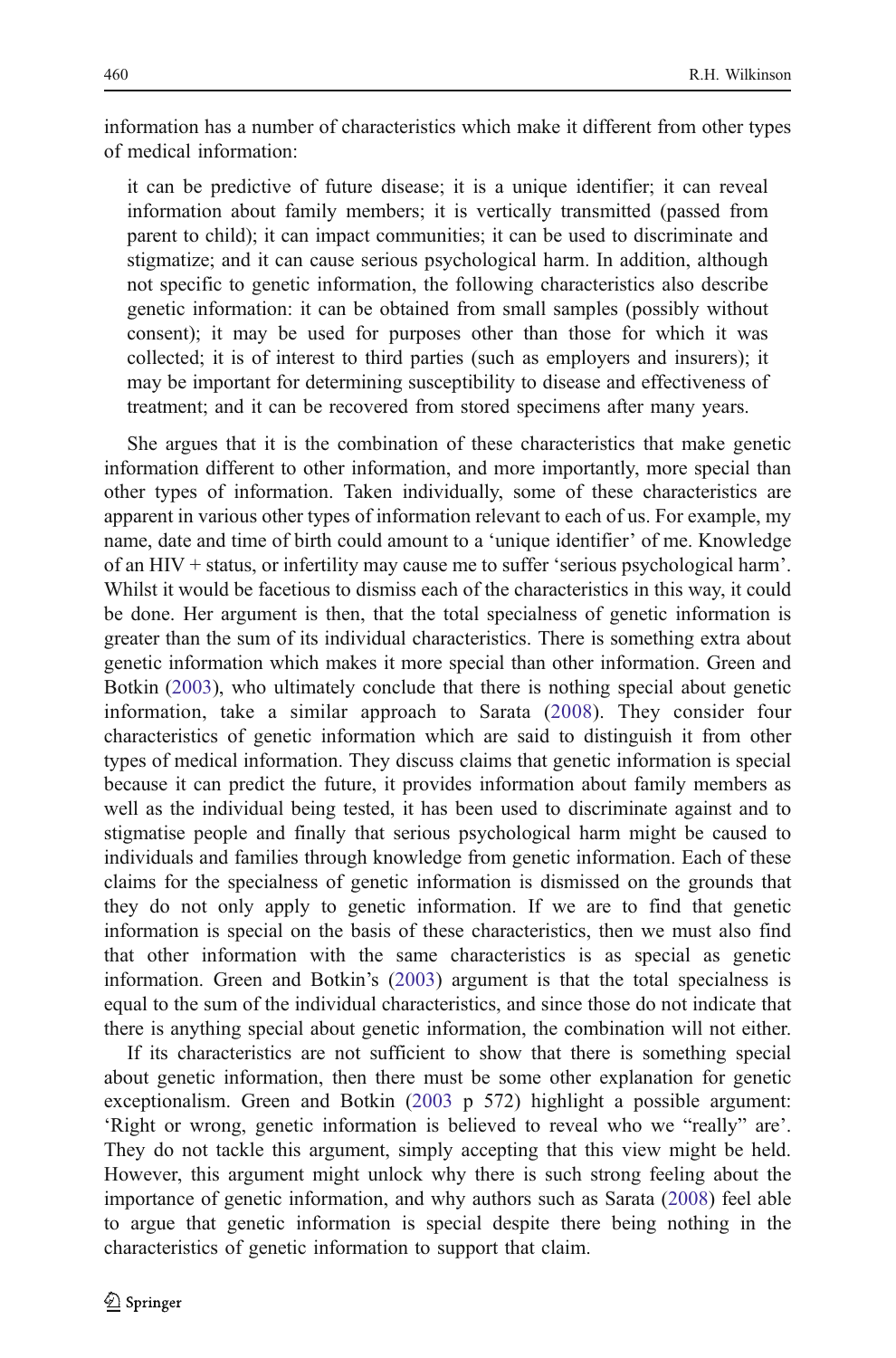Richards ([2001](#page-16-0) p 667) explores the argument in more depth. He begins with a particularly eloquent quote from Bill Clinton who suggested that 'genes are "the language in which God created man"'. This he tackles from two angles, first the biology, and then the social construction of DNA. The two angles begin from the same point: our genes are us. If our genes are the essence of our humanity, then our genetic information deserves special treatment because our humanity deserves respect. Genetic information becomes something mystical and spiritual. This mystical nature is drawn to the forefront, and used as a trump card to end discussions about the importance of genetics. If our genetic information is the core of our existence then there can be no doubt about the place of genetic information in society. It must be paramount. Richards [\(2001](#page-16-0) p 668) challenges this position by considering the biology of genetics and argues that 'DNA may be a large and complex molecule, but alone it does nothing'. DNA is a small part of a much larger developmental process. Genes are a necessary, but not sufficient condition for existence.

It becomes clearer when he considers the social construction of DNA, why this biological reality seems to be overlooked. The main problem he identifies is that scientists' primary method of communication with the public is through metaphors. These metaphors tend to be deterministic and essentialist, identifying genetic information as the only developmental factor worth any salt (Richards [2001\)](#page-16-0). Furthermore, many of these analogies tend to be with computer science or communication technology. If scientists refer to the human genome as a compact disc, then it is no small wonder that the wider population understand their genetic make-up to hold everything of the essence of them. This becomes a vicious circle. These types of metaphors are understood and accepted by the general public, so the scientific community continue to use them. Unfortunately, the compact disc analogy is unidirectional. Information can only flow from the genes, and never back to the genes (Richards [2001](#page-16-0)). This puts the genome on a pedestal, separating it from the developmental system which it could not function without.

This goes a long way to explaining why genetic information is seen as more important and more special than other information about us. The high esteem that genetic information is held in is more akin to a religious fervour. Often not explicitly, this attitude permeates discussions of the importance of genetic information. Those who believe that it is special may find it difficult to explain why, and will remain unconvinced by arguments refuting their views which are based on the characteristics of the information. The true believer will never be convinced by the committed atheist.

If this is the, unacknowledged, reason why genetic information is seen as more important than other information, then we have a problem. This attitude prevents a proper discussion being had of whether genetic information is special in some way. "Genetic" is used as a trump card, and discussion stops. Furthermore, if there are in fact good reasons for acting with caution in relation to the use of genetic information, then those good reasons are subsumed into the "genes are us" justifications for treating genetic information differently. Until we remove the religious overtones, there is no hope of coming to a sensible conclusion about whether there is anything special—exceptional—about genetic information which could justify differences in the legislative and political approaches to its protection.

Despite the difficulty of identifying why genetic information is special, some states have given legislative or quasi-legislative protection to genetic information,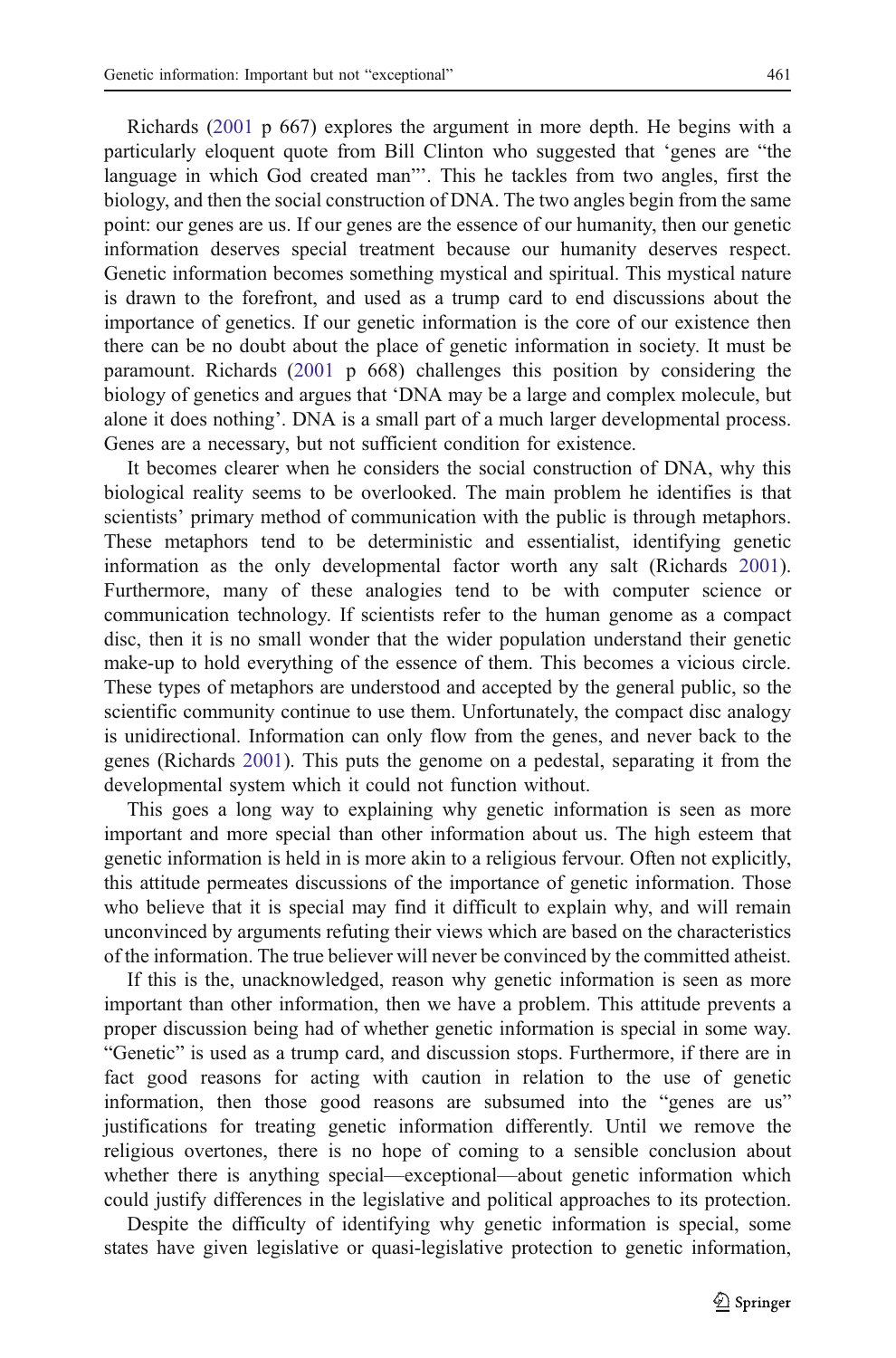prohibiting its use for particular purposes or in particular ways. By singling out genetic information for special treatment, it can be argued that these approaches feed into the view that genetic information is special. Unfortunately, this does not appear to be a virtuous circle. It simply provides more reasons why we should treat genetic information differently, enhancing the mystical views of genetic information and adding more barriers to a discussion of whether there is anything special about genetic information.

There is a further difficulty with genetic exceptionalism, which may be an extension of the problems of mysticism. Singling out genetic information as the important factor in development of particular medical conditions endorses the view that genetic make-up is the sole cause of the condition. This view is known as genetic determinism, defined by Kirby [\(2000](#page-16-0) p 197) as 'the belief that human behaviour, personality, and physical appearance are determined exclusively by a person's genetic makeup. Genetic determinism is a reductionist ideology in that it seeks to explain a complex whole (a human being) in terms of its component parts (individual genes)'. The problem with genetic determinism, as I have argued elsewhere (Wilkinson [2010\)](#page-16-0) is that it does not reflect the biological reality that genes are only a small part of the reason we are who we are. Genetic exceptionalism and genetic determinism strengthen each other, and can be used to justify discrimination on the basis of genetics. If genes are the most important factor in who we are, then it is logical to conclude that the way we are is dictated by our genes. We can take this a step back and say that if an embryo is found to have the gene for laziness for example, then the child and adult it will become will be lazy. At the moment, if a child is found to be lazy, then parents and teachers would encourage a change in behaviour. In the genetically determined future, the child might be left to his or her laziness, justified by the idea that s/he was designed that way. Whilst this might be a frivolous example, it is not confined to this issue. It might be seen as acceptable to deny employment on the basis of a genetic predisposition, or to deny access to healthcare where there is a predisposition which might prevent treatment being successful. For example, if there is a genetic predisposition towards addiction, then it might be justifiable to deny addiction treatments to anyone with that predisposition. If we subscribe to and endorse genetic determinism then we have to agree that irrespective of our interventions, the genes will win. Whatever we do to help the genetically-predisposed drug addict will be a waste of time and resources since it cannot hope to succeed. If that is the case, then we are better off conserving our scarce resources and denying addiction treatment. While this is no doubt the antithesis of what we are more likely to think is appropriate—that we should be treating people with addiction problems—denial of treatment to those with a genetic predisposition is the logical future of a society that endorses genetic determinism.

It seems clear that there are some serious difficulties with the concept of genetic exceptionalism. It is arguable that legislative and quasi-legislative approaches which endorse this concept are flawed and could be harmful to the societies they are part of. The next section will explore the ways in which the UK and the US have approached the problem of the use of genetic information for insurance purposes, and consider whether the claim that these approaches endorse genetic exceptionalism has any truth.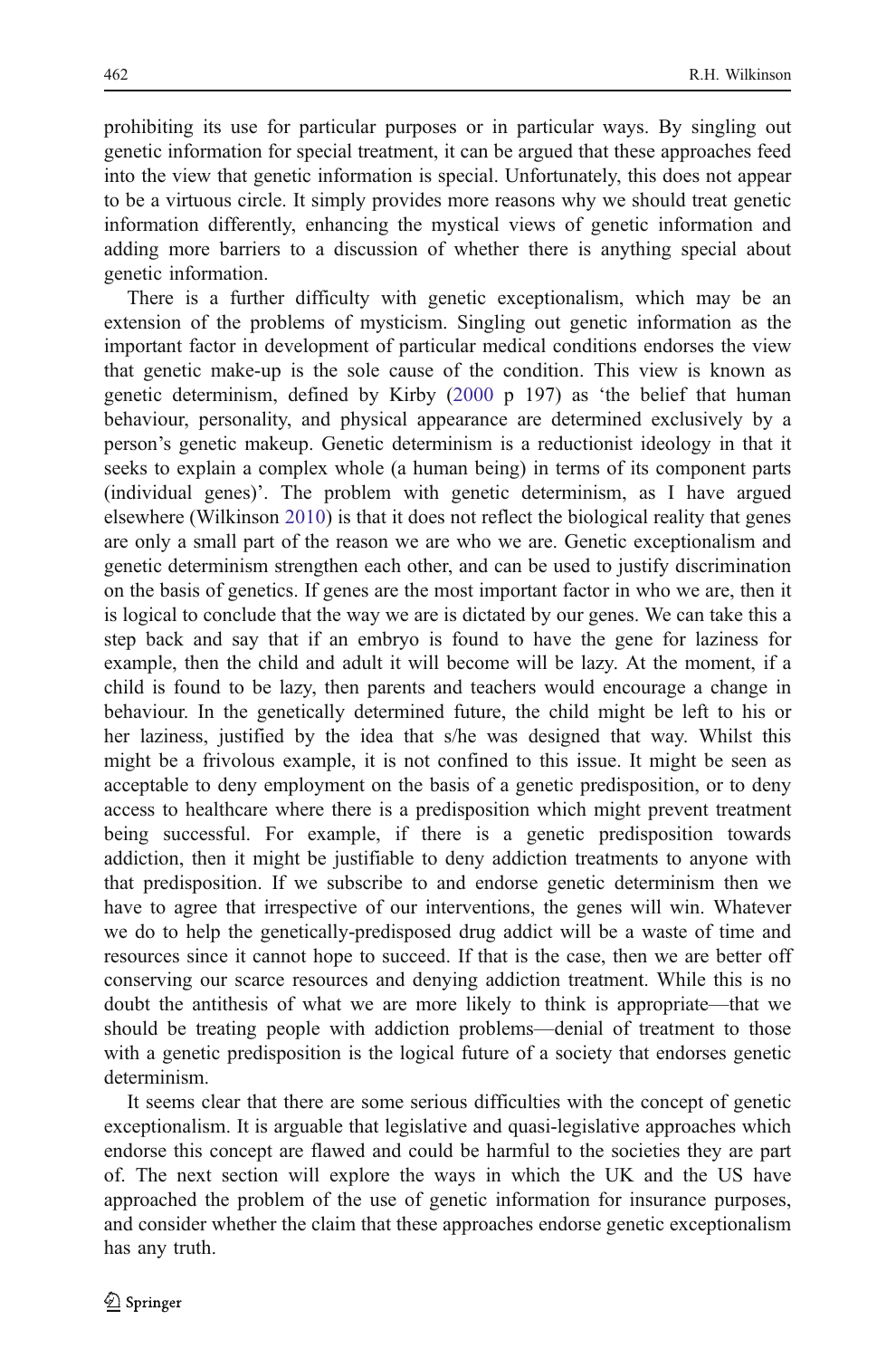#### Genetically exceptionalist legislation?

In the UK, there has been a moratorium on the use of genetic test information for insurance purposes since 1998. It was introduced by the Association of British Insurers ("ABI") in response to concerns from the public and the media about discrimination. Davey [\(2000](#page-15-0) p 588) notes that this first agreement 'did not rule out the use of existing genetic test results in assessing whether and on what terms to conclude contracts of insurance', although there would be no requirement for consumers to undergo predictive tests before applying for insurance. The industry's moratorium was initially intended to run for 3 years. When it came up for review in 2001, the House of Commons Science and Technology Committee strongly recommended that the government and the ABI should agree the continuation of the moratorium for at least two more years (Science and Technology Committee [2000-](#page-16-0)1 [71]). This strong recommendation was backed up by a suggestion that if insurers were 'unable, or unwilling, to regulate themselves' the government should 'enforce its will by legislation'. The ABI's response was to negotiate with the government for a continuation of the moratorium for 5 years (Daykin et al [2003](#page-15-0) p 813). The 2001 moratorium was reviewed in 2005, and in March of that year the government and the ABI published their Concordat and Moratorium on Genetics and Insurance (Department of Health [2005](#page-16-0)). It was informed by discussions between the government, the ABI, the Genetics and Insurance Committee ("GAIC"), the Human Genetics Commission ("HGC"), patient groups and other interested parties, and was described as 'a single high-level policy agreement' that would establish 'a robust and flexible framework for cooperation between the government and the Association of British Insurers' (Department of Health [2005](#page-16-0) p 1-2). The moratorium was due to expire on 1 November 2011 but its application was extended when the concordat was reviewed in 2008. The moratorium will now run until 2014 (Association of British Insurers [2008\)](#page-15-0).

The moratorium (Department of Health [2005](#page-16-0)) itself is formed of two provisions:

- 1. Customers will not be required to disclose the results of predictive genetic tests for policies up to £500,000 of life insurance, or £300,000 for critical illness insurance, or paying annual benefits of £30,000 for income protection insurance ("the financial limits"). More than 97% of policies issued in 2004 were below these limits in each category.
- 2. When the cumulative value of insurance exceeds the financial limits, insurers may seek information about, and customers must disclose, tests approved by  $GAIC<sup>2</sup>$  for use for a particular insurance product, subject to the restrictions in the Concordat.

To date, the only test approved by GAIC is for the predisposition towards Huntington's Chorea, and the ABI has no intention of applying for approval of any other genetic tests (Genetics and Insurance Committee undated). At this point in time,

<sup>&</sup>lt;sup>2</sup> GAIC has recently been disbanded and the Human Genetics Commission has taken over its role.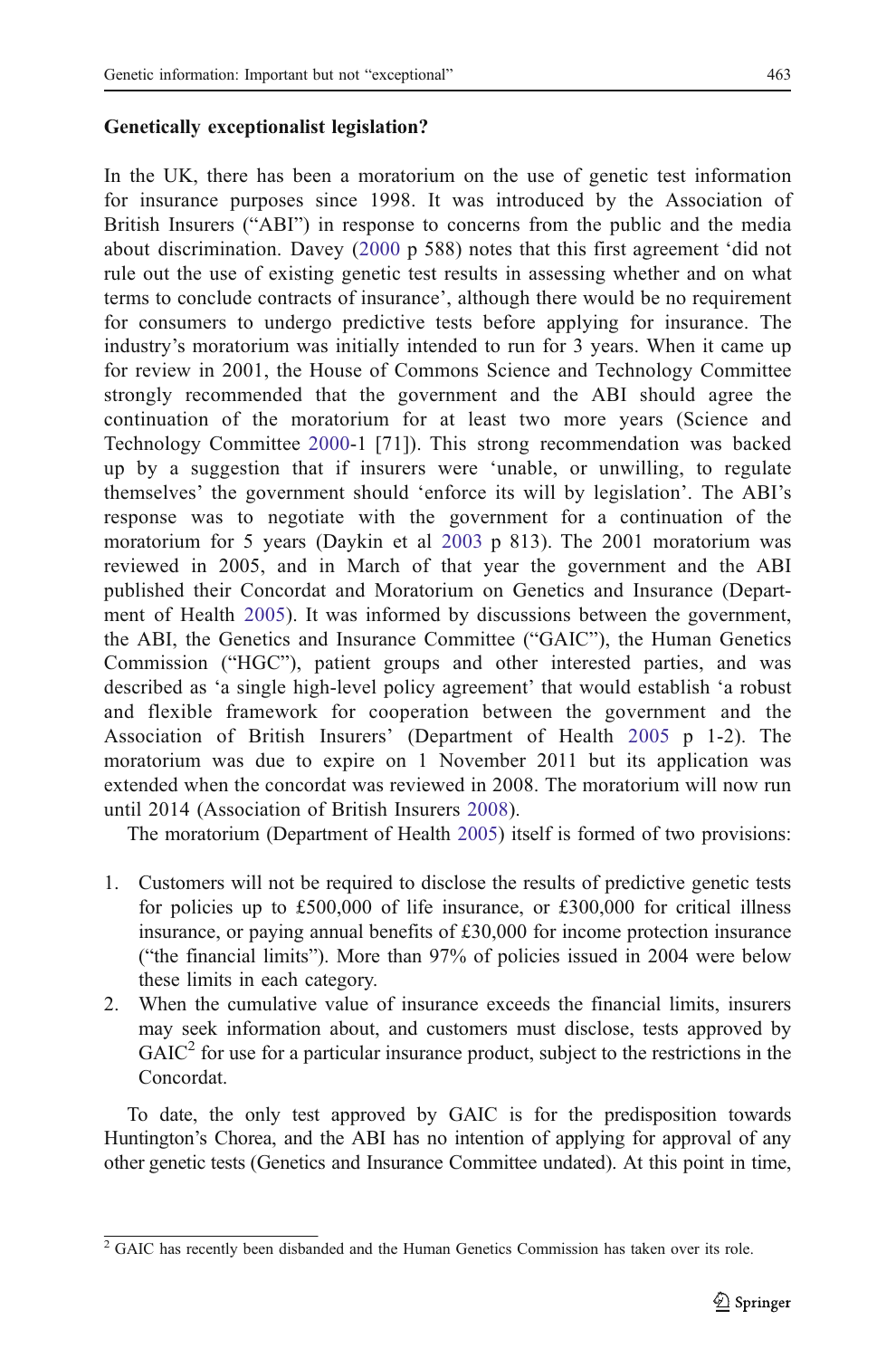no one applying for life insurance, critical illness insurance or income protection insurance will be required to disclose the results of a predictive genetic test, unless they are applying for products which exceed the financial limits, in which case they will have to disclose the results of a Huntington's test, if they have had one. The concordat also states that predictive genetic test information will not be relevant to, and thus will not be used when pricing, travel insurance, private medical insurance, any one-off or annual policy or for long-term care policies. Whilst there are numerous arguments to be made about the effectiveness of the moratorium as an approach to dealing with this problem (Wilkinson [2010](#page-16-0)) it is apparent that this amounts to an almost blanket ban on the use of predictive genetic test results for insurance purposes.<sup>3</sup>

To a certain extent, it appears that the moratorium exceptionalises genetic information. There is no comparable policy for other types of medical information. The legal position is that insurance contracts are *uberrimae fidei*—with utmost good faith—which means that there is a requirement for applicants to disclose all information that is material to the decision to offer insurance and setting premiums.<sup>4</sup> Since the test for materiality is whether the information would have affected the insurer's judgment when deciding whether to offer insurance or set a premium,<sup>5</sup> it will be necessary for an applicant to disclose most information. The moratorium excludes predictive genetic test results from the ordinary legal position, setting that type of information above other types of information which might still have a number of characteristics in common with predictive genetic information. In addition, the concordat specifically preserves insurers' rights to take account of family medical histories and medical reports when setting premiums and deciding whether to offer insurance at all (Department of Health [2005\)](#page-16-0). In the majority of cases, an individual's family medical history will give insurers more than enough information to make an accurate prediction of an applicant's risk. If an applicant has a family history of a highly penetrant dominant single gene disorder such as Huntington's Chorea, then at the very least their premiums will be considerably higher than an applicant without such a family history, and they may also be denied

<sup>&</sup>lt;sup>3</sup> It might be argued that the position in the UK has a lot to recommend it, since most people can access insurance without having to disclose the results of a predictive genetic test. However, the potential for injustice arises from the temporary nature of the moratorium. There is nothing stopping insurers deciding to depart from the moratorium. At best, the Association of British Insurers has moral authority over its members and cannot bind them to keep to the moratorium. Further, there is no guarantee that those who have had a test while the moratorium has been in force would be protected if the moratorium were not to be renewed. This "test now, buy later" problem is of such concern that there is anecdotal evidence that some physicians are still advising patients to buy all the insurance cover they need before undergoing a predictive genetic test (Human Genetics Commission undated). Thanks to Loane Skene for highlighting this issue.

<sup>4</sup> Bell v Lever Bros Ltd [1932] A C 161, 227; Banque Keyser SA v Skandia (UK) Ins Co Ltd [1990] 1 QB 665, 769. Carter v Boehm (1766) 3 Burr 1905, 1909–1910.<br><sup>5</sup> The test for materiality is to be found in section 18(2) of the Marine Insurance Act 1906: 'Every

circumstance is material which would influence the judgment of a prudent insurer in fixing the premium or determining whether he will take the risk.' It was confirmed that this test applies to all classes of insurance in Lambert v Cooperative Insurance Society [1975] 2 Lloyd's Rep 485 and Pan Atlantic Insurance Company v Pine Top Insurance Company Limited [1995] 1 AC 501.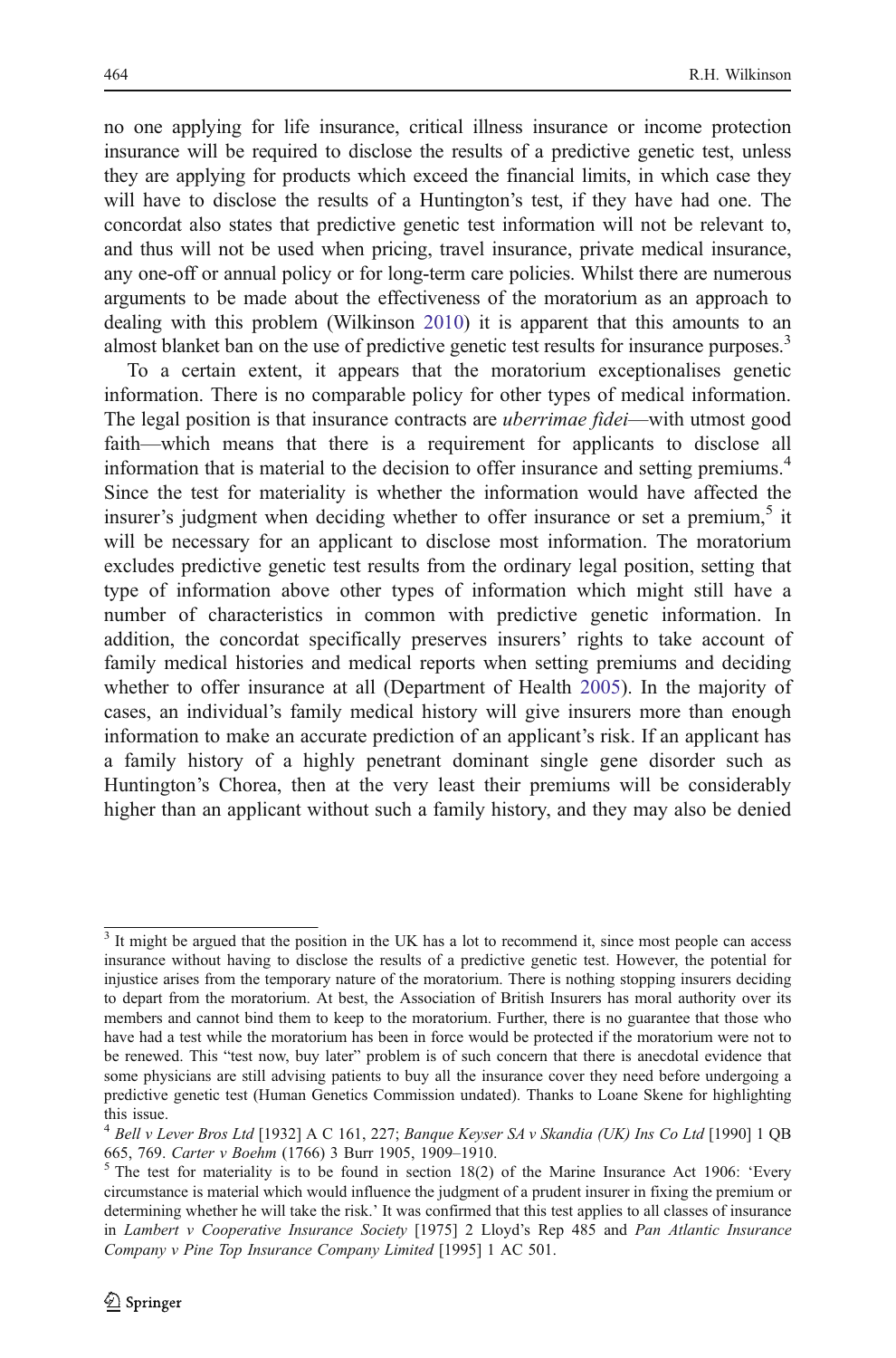insurance cover altogether.<sup>6</sup> The discrepancy in approach is even more obvious in this example: imagine that there is a predictive genetic test for heart disease. This genetic test has a very high degree of accuracy, and thus it is tantamount to a certainty. Two individuals apply for life insurance on the same day. The first applicant, Anna, has a family history of heart disease, smokes and is overweight. She has not had a genetic test for the predisposition to heart disease. The second applicant, Bertha, has a clean family history, is a lifelong non-smoker, and is a healthy weight. She has undergone the genetic test for heart disease and is positive for the predisposition. Assume that the risks shown by Anna's family history are comparable to the risks shown by Bertha's genetic test information. Both Anna and Bertha have the same risk of suffering from heart disease. Under the current position in the UK, Anna would be required to disclose her family medical history and her smoking habit, and her life insurance premiums would be adjusted upwards to compensate. Bertha would disclose her clean family medical history, her lack of smoking habit, and her premiums would be lower than average. She would not be required to disclose her predisposition. Although Anna and Bertha have identical risk factors, Bertha would end up paying a significantly lower premium than Anna. On the face of it, Anna and Bertha are identical, but Bertha is protected by a genetically exceptionalist moratorium, where Anna has to take full responsibility for her risk. Both women will suffer from the same condition and in the same way. The only reason that they are treated differently by the law is Bertha's good fortune to have had the test for a genetic predisposition to heart disease and Anna's bad luck not to. There is no other reason for treating these two cases differently, and yet the law does so because of the genetic factor. It considers the genetic make-up to be a good reason for distinguishing the cases. This seems to be genetic exceptionalism at its purest.

The approach taken in the US is different from that taken in the UK. There is federal legislation which prohibits genetic discrimination in health insurance and employment. The Genetic Information Nondiscrimination Act 2008 ("GINA") came into force in May 2009 (Anonymous [2008](#page-15-0); Murphy [2009\)](#page-16-0) after a thirteen year battle to get it onto the statute book. Hudson et al. ([2008\)](#page-16-0) note that the first federal legislation to prohibit the misuse of genetic information was introduced in 1995. At the time, they argue, researchers and scientists in the area thought that this law was forward-looking. It was showing a strong commitment to the protection of its citizens for the US to introduce legislation to protect them against genetic discrimination when there were very few genetic tests available. Fourteen years later, the Act has come into force, and the climate has changed significantly. To illustrate, in 2001, a case was brought by the Equal Employment Opportunity

<sup>&</sup>lt;sup>6</sup> There is a real question about whether the use of family history information is appropriate in insurance decisions, since it can result in an applicant and their family becoming uninsurable. This already happens to families with a history of Huntington's Chorea. This question must fall outside the scope of this article, however, there is no doubt that it needs further exploration. In the UK at the moment, it is lawful for insurers to use family history information to underwrite life insurance. The discussion of genetic test information in this article is designed to highlight the discrepancies in allowing the use of family history information and not allowing the use of predictive genetic test information. Arguments that insurers should not be able to use family history information force the proponent to argue for a fundamental change to the nature of insurance. This argument is worth having, but it cannot be given full consideration in this paper. Thanks to Loane Skene for highlighting this issue.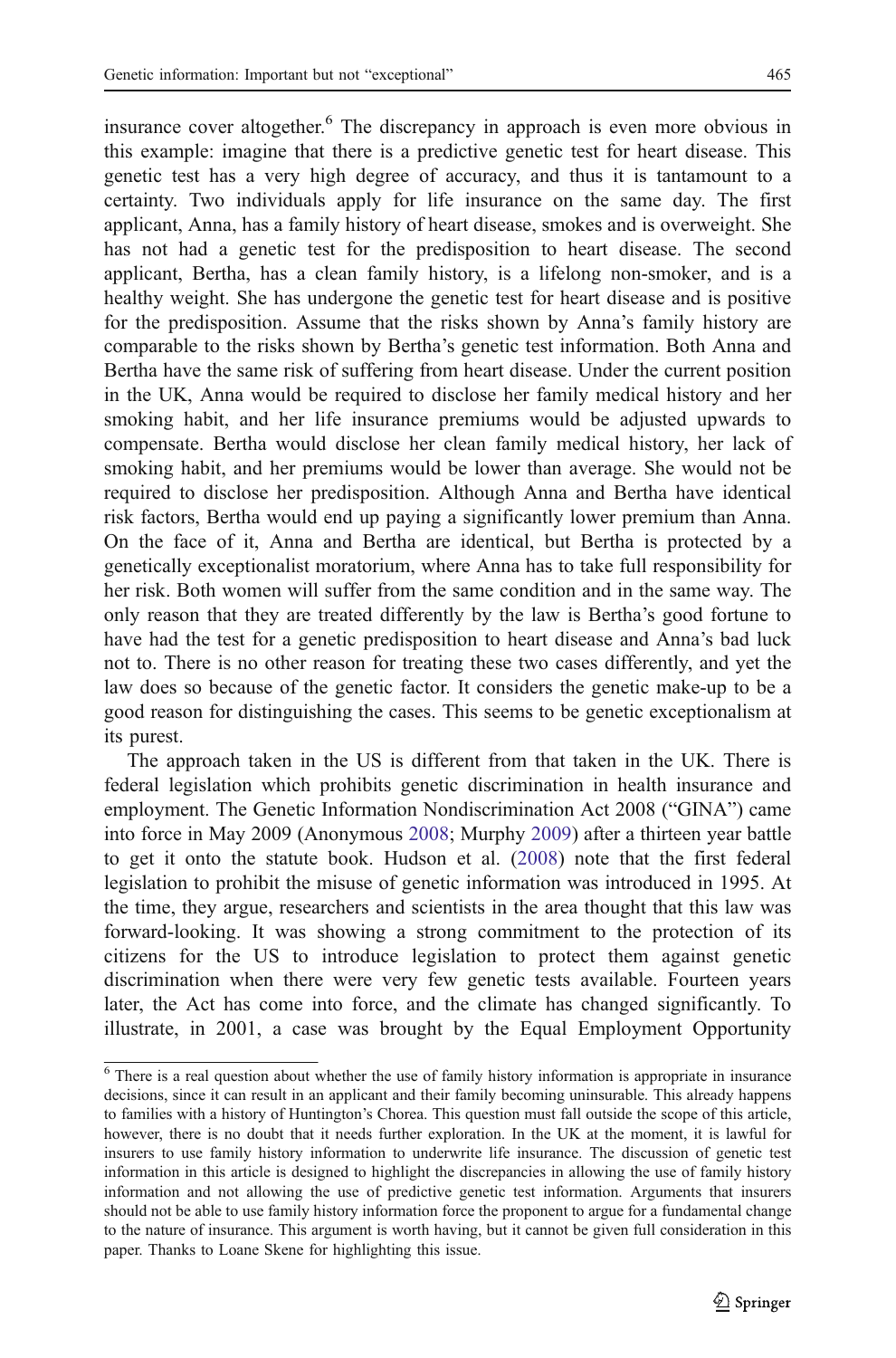Commission ("EEOC") against the Burlington Northern Santa Fe Railway Company ("BNSF") for disability discrimination. In that case,<sup>7</sup> BNSF were challenged on the basis that their compulsory medical examination contained a genetic test for a predisposition to carpal tunnel syndrome. Carpal tunnel syndrome had affected a number of BNSF employees and the argument was made that having this information in advance would enable the company to resolve claims for compensation in a more timely manner. Whilst, on the face of it, this justification seems to be harmless, it has wider implications. If this test had shown that particular employees had a predisposition towards carpal tunnel syndrome then it would have been legitimate for the company to lower the compensation offered should those employees suffer from the condition at any stage in their employment. If this policy had been allowed to continue, then we have a similar situation to that of Anna and Bertha. Imagine that Clyde and Denton both work for BNSF. After 20 years of employment, they have both developed carpal tunnel syndrome. Clyde has no predisposition, and the condition is found to have been caused by his employment activities. In his medical examination, Denton was found to have the genetic marker for carpal tunnel syndrome. His condition is found to have been caused jointly by his predisposition and his employment activities. On a strict proportion calculation, Denton would be entitled to half the compensation that Clyde was offered. The only difference between their cases is that Denton has a genetic predisposition where Clyde does not. Denton has the same loss of functionality as Clyde, and the same pain levels, but is penalised for something over which he has no control. Fink [\(2003](#page-16-0) p 528) argues that the only reason the EEOC challenged BNSF was because the carpal tunnel test was a genetic test. The 33 other tests that were carried out were found not to violate their duties under the Americans with Disabilities Act 2002. If the other tests were able to provide sufficient information for BNSF to predict which employees would suffer from carpal tunnel syndrome, then it is certainly arguable that the only reason for challenging the genetic test was because there is something special about genetic information. Genetic information is exceptionalised in an attempt to protect employees.

This case indicated the direction in which the legislature would be going in relation to the use of genetic information. In the US, unlike in the UK, there is no National Health Service, and the majority of health insurance, and thus healthcare, is provided through employers. Since employers will pay health insurance premiums for their employees, it could be argued that if genetic information would have a significant impact on the cost of those health insurance premiums, employers should have access to that information. Counterbalancing this, is the serious concern that employers might use this type of information to deny employment to those with genetic predispositions to serious conditions. The Genetic Information Nondiscrimination Act 2008 sought to allay those concerns. GINA prohibits the use of genetic information for restricting access to health insurance<sup>8</sup> and employment discrimination on the basis of genetic information.<sup>9</sup> Health insurers are prohibited from adjusting insurance

<sup>&</sup>lt;sup>7</sup> The case was unreported, but Stephen Fink's article (Fink [2003\)](#page-16-0) is extremely enlightening. <sup>8</sup> Sections 101–106. 9 Sections 201–213.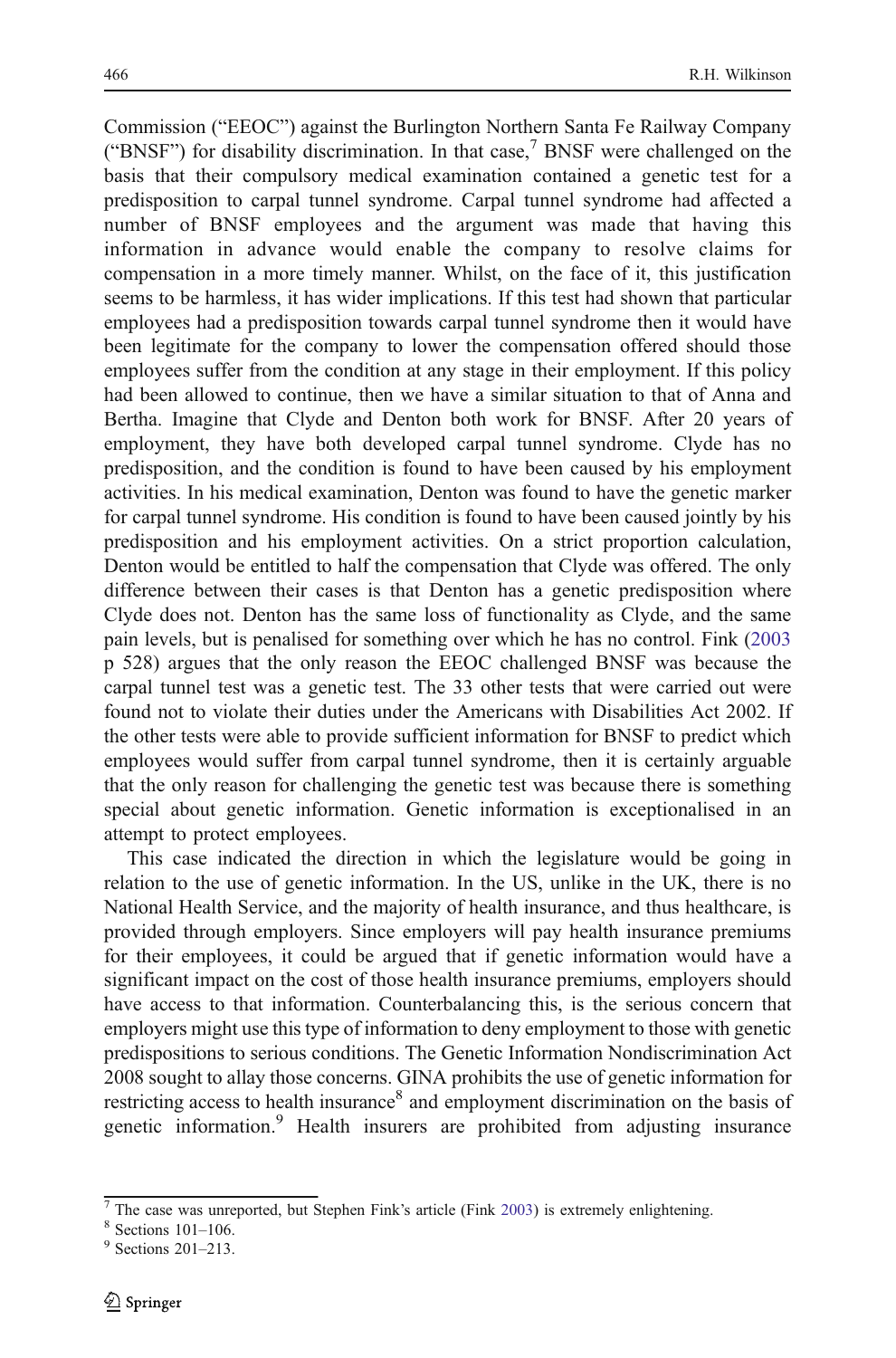premiums on the basis of genetic information, and from requesting, requiring or collecting genetic information for underwriting purposes. With regards to employment, employers may not decide whether or not to employ someone, or whether or not to retain an employee's services on the basis of information about their genetic make-up. Nor may an employer deny employment opportunities on the basis of genetic information.<sup>10</sup>

This legislation is intended to target an area of growing concern. Matloff et al's [\(2000](#page-16-0)) study of genetic counsellors showed that fear of insurance repercussions could lead to patients choosing not to have tests that they otherwise would want, and taking genetic tests under assumed names in order to keep the information away from their health insurer. Notwithstanding that there may be very good reasons for enacting legislation of this sort, there is no doubt that it also exceptionalises genetic information. The position highlighted by the BNSF case supports this conclusion. Even prior to the enactment of GINA, employers could be challenged for using genetic tests but not for using other medical tests, even where those medical tests provided the same amount of information as a genetic test. GINA continues this position. A health insurer can be legally challenged if it changes premiums on the basis of genetic information but not where changes to premiums are justified on other grounds.

This comparison of the UK and the US, albeit brief, leads us to an unfortunate conclusion: all legislative or quasi-legislative approaches which prohibit discrimination on the grounds of genetic make-up could be subject to the genetic exceptionalism criticism. Further, if genetic exceptionalism is as harmful as it is suggested, then it would seem logical to argue that legislative or quasi-legislative approaches grounded in genetic exceptionalism are as harmful, and should not be part of our portfolio of solutions. This claim was made by Ron Zimmern at a recent seminar organised by the Human Genetics Commission.<sup>11</sup> Essentially, he argued that there was no relevant difference between genetic information and other information. He argued that since this was the case, we should not be trying to solve the problem of "genetic" discrimination. The implication was that we should look at discrimination in a general way rather than narrowing it down into specific categories. One might call this a "legislating for fairness" claim. Whilst this position is intuitively attractive to the non-lawyer, it is not as straightforward as it might seem.

#### Could we legislate for fairness?

Once we move into the realms of legislation and law-making, it is imperative that the provisions written are usable in day-to-day life. Diver ([1983\)](#page-16-0) argues that, in order to be administratively workable, rules must be transparent, accessible and congruent. A

<sup>&</sup>lt;sup>10</sup> The first cases are already being brought under GINA. In one case, Pamela Fink alleges that the company she worked for, MXenergy, terminated her employment because she tested positive for the BRCA gene, and had some time off work for a mastectomy. The company deny the allegations (Lowe

[<sup>2010\)</sup>](#page-16-0). <sup>11</sup> Papers from Understanding Genetic Discrimination are available at [www.hgc.gov.uk.](http://dx.doi.org/http://www.hgc.gov.uk) Zimmern's paper is not available with the rest of the presentations from the seminar. I take full responsibility for any errors in paraphrasing.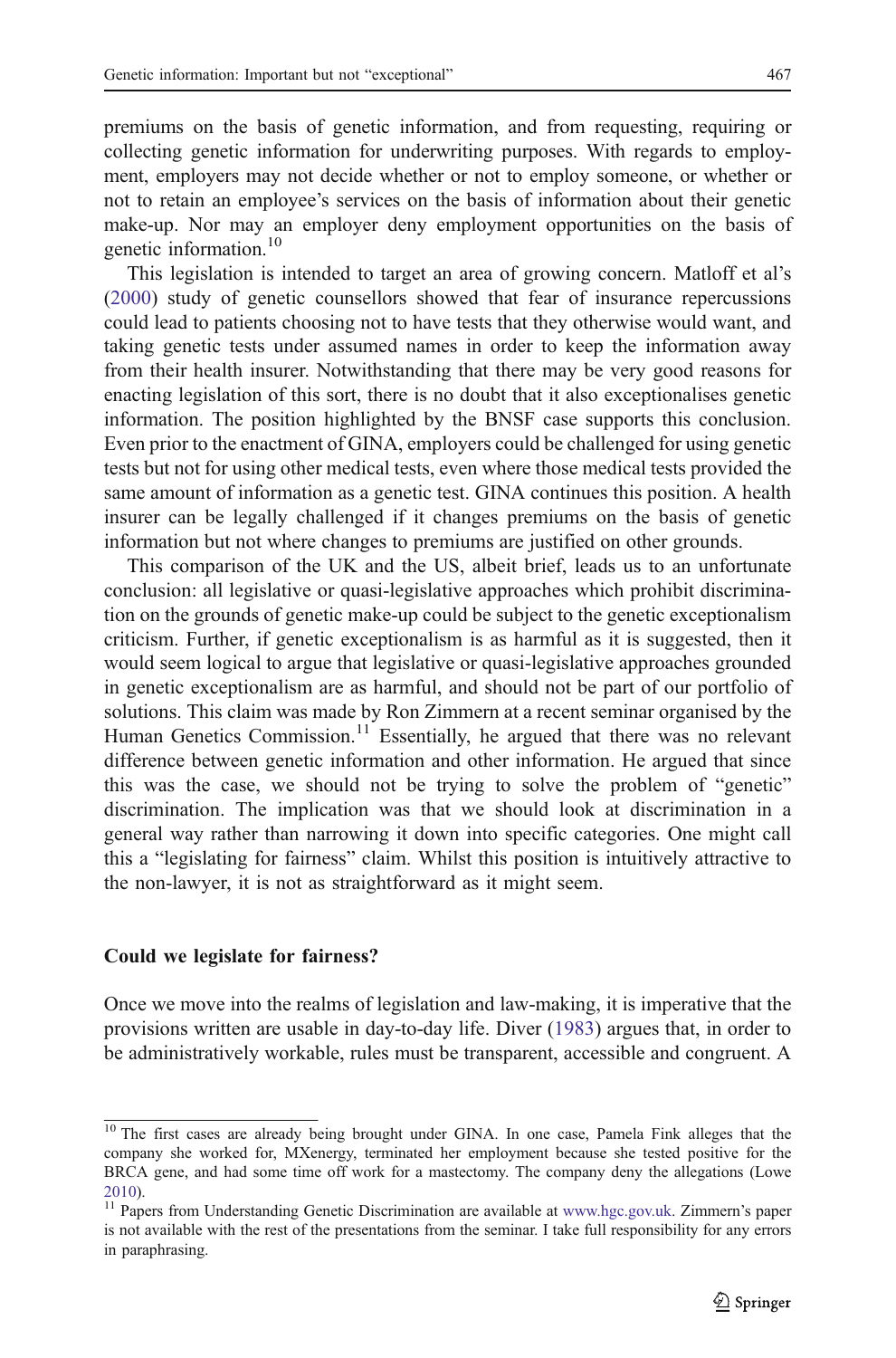rule is transparent if 'words with well-defined and universally accepted meanings are chosen' (Diver [1983](#page-16-0) p 67). A rule is accessible to the target audience if it is 'applicable to concrete situations without excessive difficulty or effort' (Diver [1983](#page-16-0) p 67). A rule is congruent if 'the substantive content of the message' as communicated by the draftsman 'produces the desired behaviour' (Diver [1983](#page-16-0) p 67). In essence, a rule must be very tightly drafted so as to ensure ease of application, ease of interpretation, and therefore some success in achieving the desired purposes.

We have seen that in order to be transparent, rules must use words with welldefined and universally accepted meanings. The concept of fairness will certainly cause a problem. The Chambers 21st Century Dictionary (undated) defines fairness as '1 just; not using dishonest methods or discrimination. 2 in accordance with the rules'. Although this definition seems to accord with what we mean by fairness, it does not help us at all in defining a concept of fairness for legislative purposes. Since legislation is intended to create the rules, it is of no help to us to say that fairness is 'in accordance with the rules'. This cannot help us to decide if the rules are fair. The first definition might help with that: the rules are fair if they are just. But, what do we mean by just? If we are interested in justice, then we might turn to historical ideas of justice based in vengeance. If it is important to us for people to pay for their actions and decisions, then we might choose to fine people in some way for behaviour that is considered inappropriate. If we were trying to create a life insurance system on this basis, then we might fine people for the decision to smoke, or for not exercising. It would require a clear definition of what we consider to be inappropriate behaviour and a scale of fines. This approach values the correct choices, and it is the choice that is crucial. Those who appear not to have made a choice would be exempt from the fine. Whilst this would protect sufferers of genetic conditions, since they would not have chosen to have the predisposition, it could be used to punish their parents. The notion of inappropriate behaviour might include embarking on intimate relationships where there is a high risk of passing on a genetic condition. People could be required to have genetic tests prior to marriage and prevented from marrying where there is a significant risk. Since it is also possible to have children outside of wedlock, this could be taken a step further, and procreation could be regulated in a way to prevent genetically inappropriate coupling. Although one might argue that this is extremely far-fetched, it began with a widely recognised historical concept of justice. It illustrates the importance of defining the starting point in a way which prevents it being used in a way which we do not intend.

If we are thinking about fairness in insurance then we might use actuarial fairness as the starting point. This approach requires each individual to be responsible for the risk that he brings to the insurance pool. Specifically, it is unfair to require other individuals to subsidise risks unrelated to them (Moultrie and Thomas [1997](#page-16-0); Leigh [1998;](#page-16-0) Wood and Williams [1964](#page-16-0); Joly et al [2003;](#page-16-0) Nowlan [2002](#page-16-0)). Therefore, on this view, insurers are entitled to set individual insurance premiums on whatever basis they choose. All information must be disclosed, and insurers may use it in whatever way they see fit. This would amount to an absolute freedom to underwrite, as envisaged by Leigh ([1998\)](#page-16-0) who argues that insurers must be able to use any information to distinguish between people whether it is relevant or irrelevant to the decision offered. His extreme conception would include the right to distinguish people on the grounds of race, an activity which the UK's Race Relations Act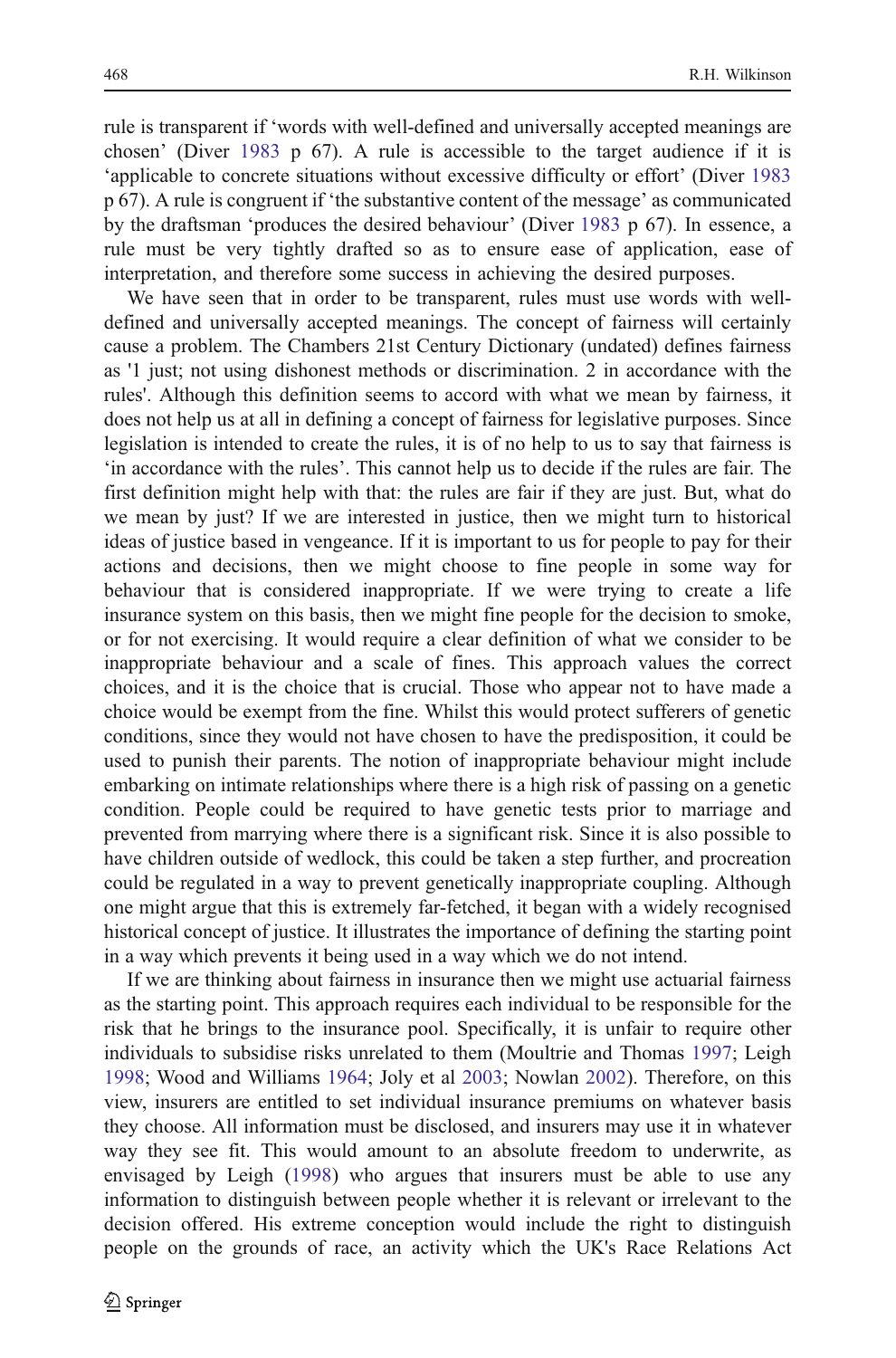expressly prohibits. Whilst legislation based on this concept of fairness would satisfy insurers<sup>12</sup> it seems not to fulfil our ideas about the most just way to administer society. Further, it argues not that we should be trying to remove discrimination between people, but that we should embrace it and increase the divisions between individuals and groups in society. Rather than trying to remove or mitigate the disadvantages caused by genetic make-up, the solution is to disadvantage others on different grounds. Whilst this would seem to be one of the least satisfactory conceptions of fairness on which to base our legislation, it is ironic to note that it would be relatively easy to draft legal provisions to put it into effect.

A second conception of fairness which might be useful to us, is that proposed by John Rawls. He argues that there are two principles underpinning a just society: all individual members of society should be equal, and that the only occasion when they may be treated unequally is to improve the position of the worst off (Rawls [1999\)](#page-16-0). He uses an extended metaphor, the original position, to explain how these principles would be arrived at. He argues that a group of rational and mutually disinterested persons (Rawls [1999](#page-16-0) p 125) who are behind a veil of ignorance (Rawls [1999](#page-16-0) p 118), in that they are not aware of the characteristics that they have, whether they are rich or poor, healthy or ill, male or female, would choose these two principles as the basis for a just society. The argument is that since the persons in this original position would not know whether they were to be the worst off members of the society they were designing, they would ensure that those who were worst off were appropriately protected. This concept of fairness runs exactly counter to the conception of actuarial fairness invoked by the insurance industry. It requires society to protect those who are disadvantaged by their position, and give them the opportunities that they might otherwise be denied. This is a much more satisfactory concept of fairness, which would seem to protect those disadvantaged by their genetic make-up, but without disadvantaging others.

Whilst this might amount to a satisfactory definition of fairness, it is far from a universally accepted meaning of fairness. In order to use this in legislative provisions, additional definitions must be included to ensure that adjudicators know what concept of fairness they were required to apply. In order to be transparent then, the legislating for fairness claim could be written in this way:

- 1) Individuals should act fairly in their dealings with one another.
- 2) Acting fairly requires individuals to treat each other equally except where equal treatment results in unequal outcomes.
- 3) If treating people equally results in a disadvantage to one party, then individuals are required to treat others differently in order to improve the position of the worst off.

Whilst we may have solved the transparency challenge, it would seem that the legislating for fairness claim would fail the accessibility requirement that it can be applied to a concrete set of circumstances without excessive difficulty or effort. Consider a concrete set of circumstances such as this: Edward has been refused life insurance coverage. The reason given by the insurer is his genetic predisposition

 $\frac{12 \text{ It}}{12 \text{ It}}$  is worth noting that Spencer Leigh is somewhat of an extremist, and it is far from clear that all insurers would argue for a completely unfettered freedom to underwrite. However, it also seems unlikely that they would argue against it if it were handed to them on a plate.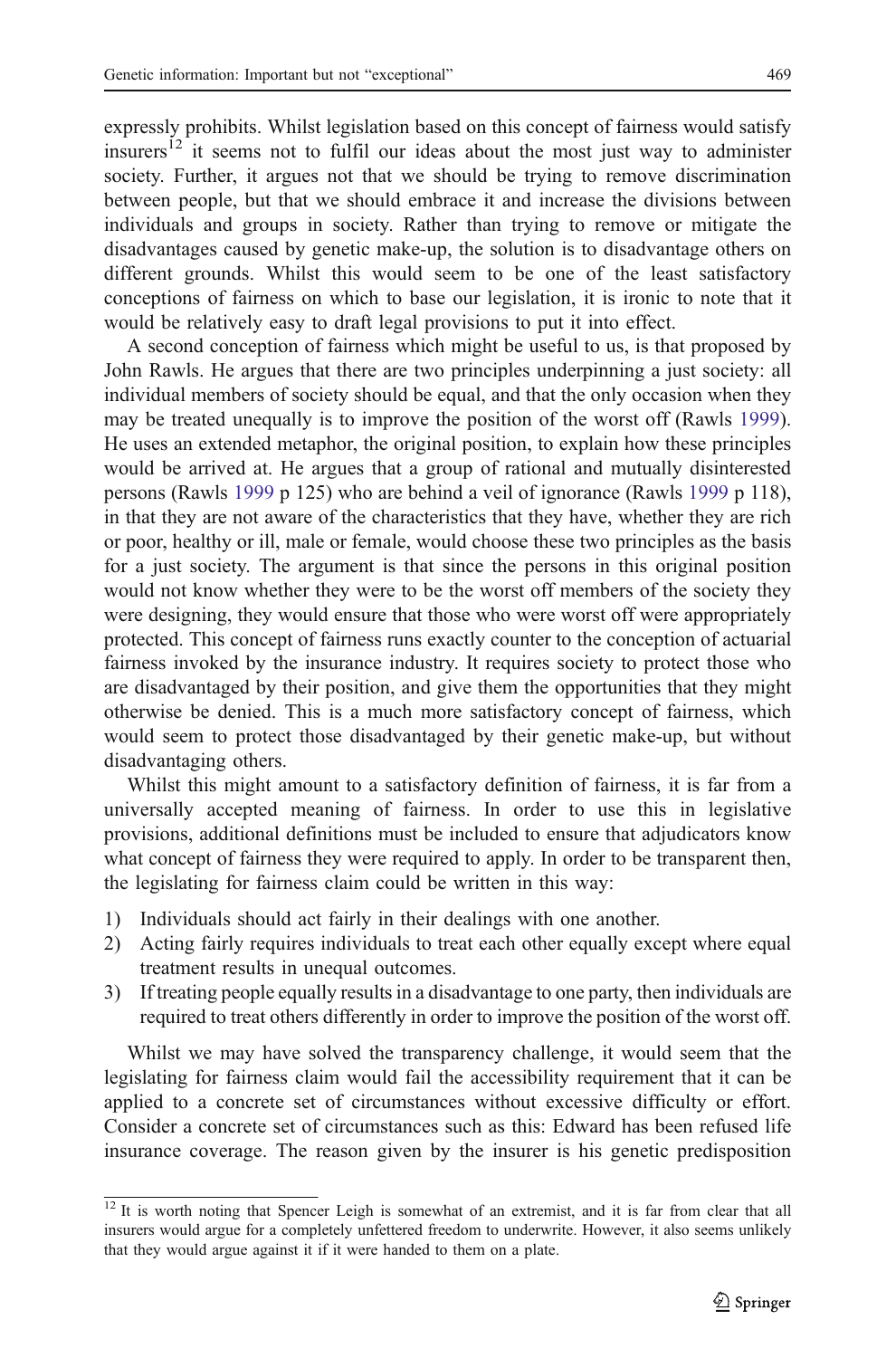towards condition X, a condition characterised by loss of mental function and motor function after the age of 70. If the legislating for fairness claim is a requirement to act fairly towards each other, then it should be apparent that it will be extremely difficult to apply it to this set of concrete circumstances. Edward would argue that it is unfair to deny him life insurance in this case. The insurer would argue that it is unfair to require them to cover Edward's life. Both might argue that they are the worst off in this situation. Unless there is a schedule of additional considerations for an adjudicator to use, it would be extremely difficult to decide which party's interests should prevail. Furthermore, if this was adjudicated by a court in a common law country, that court would be forced to make a decision and to give reasons for that decision. A court would do the best they could, but would inevitably end up filling in the gaps for themselves. This leads to judge-made law, which can be difficult to apply in any general way, and is therefore likely to be inconsistently applied. This is problematic for the potential claimants, who have no way of predicting how the law will be applied to their situation.

To ensure accessibility, rules should anticipate the circumstances to which they will apply. Edward's circumstances involve denial of insurance and genetic make-up. When deciding how the law should apply to his situation, Edward should be able to look at laws relating to denial of insurance or rules relating to genetic make-up. Ideally, those rules would be sufficiently clearly written that he would be able to reach a conclusion about how they would apply to his own situation. However, there is a further balance to be made here. Whilst it is undesirable to have a rule which requires fairness between parties, it is perhaps equally undesirable to have rules that are too specific. This could lead to a glut of rules that will be used only rarely. It is unnecessary, for example, to have a rule which deals with denial of insurance on the basis of a predisposition towards condition X. If we think that it is unacceptable to deny insurance on the basis of a predisposition towards condition X, then we may also think that it is unacceptable to deny insurance on the basis of a predisposition towards condition Y, and condition Z. Rather than write a series of different rules prohibiting the denial of insurance coverage on a number of different bases, it would be better to aim for a middle ground. A middle ground might look something like this:

- 1) It is prohibited to deny insurance coverage if the reason for doing so falls within section 2.
- 2) Prohibited reasons include: genetic predispositions, family history information, and current medical conditions...

This provision indicates how legislative rules should be constructed in order to be both accessible and transparent. It is the third requirement which will indicate how section 2 should be drafted.

A law will be congruent if it delivers the desired results. The question is then, what are the results that we desire? If what we are concerned about is the appropriate uses of genetic information, then that should be the basis of the legislative provision that is written. For example:

- 1) Genetic information can be used for the purposes set out in section 2.
- 2) Appropriate purposes include: insurance underwriting, providing medical care, employment decisions...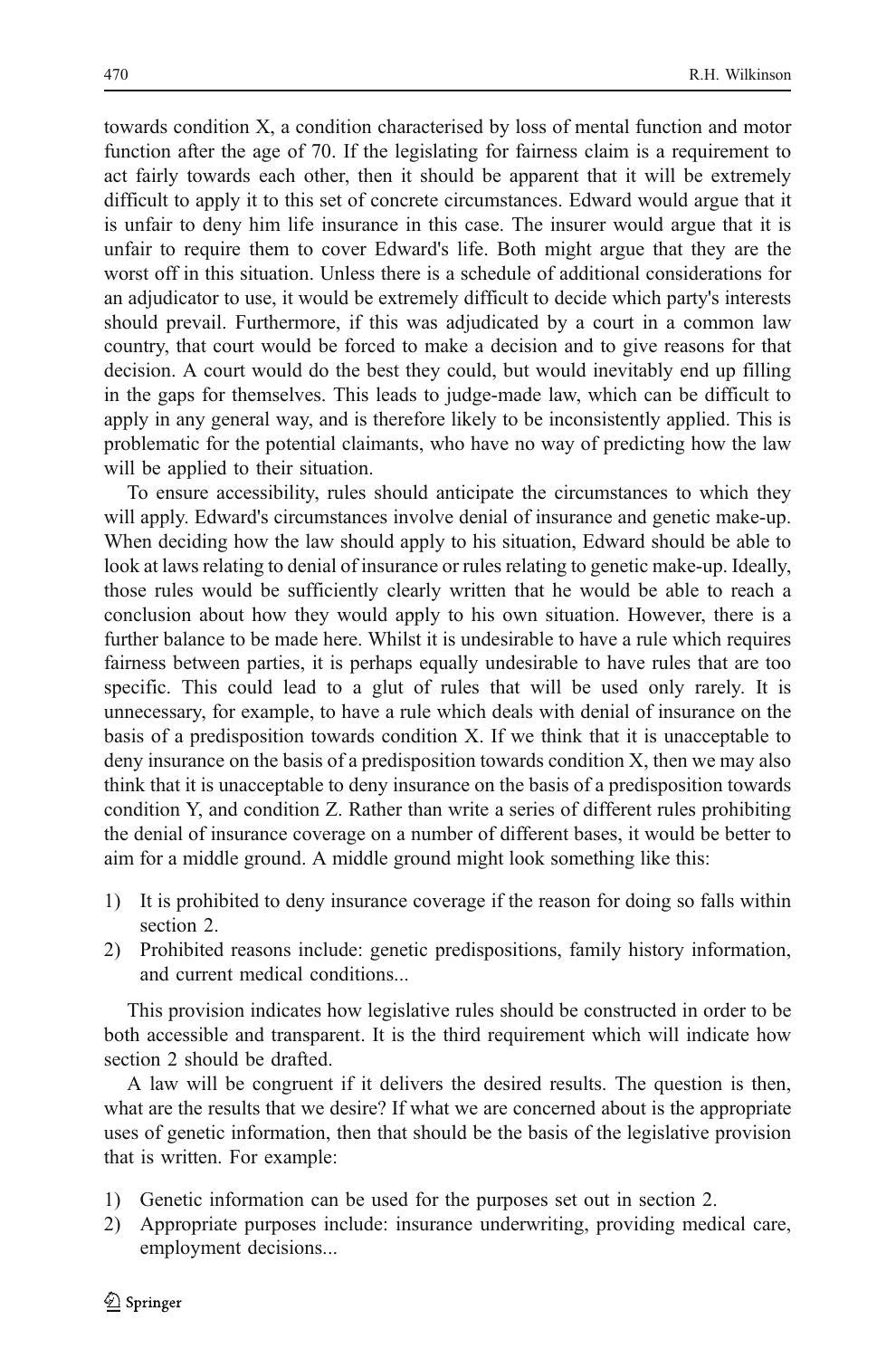<span id="page-15-0"></span>Alternatively, we could be concerned about discrimination in the insurance market. Legislative provisions addressing that issue could start from the premise that discrimination in the insurance context is prohibited. We would then need to be very clear about the types of discrimination that we consider to be inappropriate. When constructing legislative provisions, the primary focus must be on the policy that underpins that legislation. If the policy is sound—if we know what it is that we want our legislation to do—then drafting it will be relatively straightforward. If the policy is not clear, no amount of skilful drafting will make the legislation work.

#### Conclusion

The message to be drawn from this article is this: grounding arguments about the appropriate uses of genetic information in the claim of genetic exceptionalism is likely to generate more heat than light. Even if there is any truth to the claim that genetic information is special in some way, such truth is likely to get lost among the hyperbole of genes as the essence of humanity. Not only is the claim of genetic exceptionalism unlikely to carry much weight in legal challenges to legislation, the concept itself offers little guidance on the appropriate uses of genetic information, and where the boundary ought to be drawn between appropriate and inappropriate uses.

On the other hand, attempts to sidestep this question at the policy level by advocating legislation in terms of vague standards such as fairness are also likely to fail, due to their inadequate legislative precision. Suggestions to this effect demonstrate a fundamental lack of understanding both of the legislative process, and of the way in which judges discern legislative intent. In conclusion, it seems that there is no way of avoiding direct engagement with the often difficult policy questions concerning the appropriate uses of genetic information. In order to enact useful and effective legislation, we must tackle the policy questions head on. Anything less will always result in weak and ineffective legislation, legislation it would be better not to have had in the first place.

Acknowledgements The author would like to thank Lindsay Stirton, colleagues at the University of Sussex, Loane Skene and the two anonymous reviewers.

Open Access This article is distributed under the terms of the Creative Commons Attribution Noncommercial License which permits any noncommercial use, distribution, and reproduction in any medium, provided the original author(s) and source are credited.

#### References

- Anonymous. President Bush signs Genetic Information Nondiscrimination Act into law. 2008 <[http://](http://www.sciencedaily.com/releases/2008/05/080526152654.htm) [www.sciencedaily.com/releases/2008/05/080526152654.htm>](http://www.sciencedaily.com/releases/2008/05/080526152654.htm) accessed 17 June 2009.
- Ashcroft R. Should genetic information be disclosed to insurers—No. Br Med J. 2007;334:1197–7.
- Association of British Insurers. Insurance genetics moratorium extended extended to 2014. 2008 <[http://](http://www.abi.org.uk/Newsreleases/viewNewsRelease.asp?nrid=16274) [www.abi.org.uk/Newsreleases/viewNewsRelease.asp?nrid=16274](http://www.abi.org.uk/Newsreleases/viewNewsRelease.asp?nrid=16274)> accessed 17 June 2009.
- Chambers. undated <[http://www.chambersharrap.co.uk/chambers/features/chref/chref.py/main?query=](http://www.chambersharrap.co.uk/chambers/features/chref/chref.py/main?query=fairness&title=21st&sourceid=Mozilla-search) [fairness&title=21st&sourceid=Mozilla-search](http://www.chambersharrap.co.uk/chambers/features/chref/chref.py/main?query=fairness&title=21st&sourceid=Mozilla-search)> accessed 21 February 2010.
- Davey J. Future imperfect: Human genetics and insurance. J Bus L. 2000;Nov:587–617.
- Daykin C, Akers D, MacDonald A, McGleenan T, Paul D, Turvey P. Genetics and insurance—some social policy issues. Br Actuar J. 2003;9:787–830.